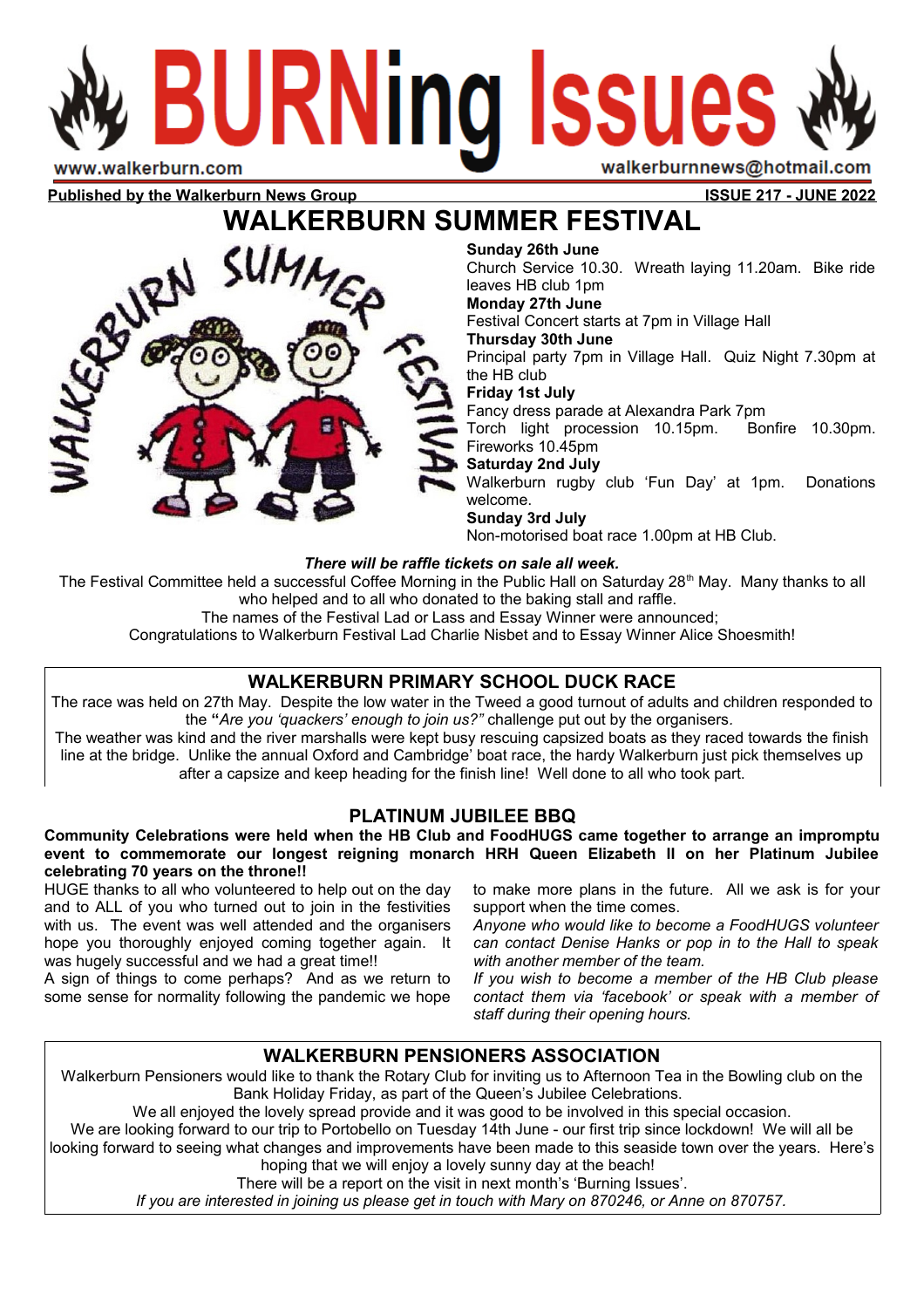

All interior, exterior and floor tiling work undertaken to the highest standard. **Telephone/Fax 01896 870757**



#### **Walk It Walkerburn**



**Gentle Walks Every Monday 10am Alexandra Park by the playpark Our small group have continued our walks and been lucky with the weather most days. It's been great to be out and looking at the lovely landscape in different lights and seasons. Cheers us up every week! ONE YEAR ON !!**

We celebrated the 1st anniversary of this re-incarnation of 'WalkIt' with an Away-Day walk at The Haining, Selkirk. Other Away-Day walks during the year have been up to Muckle Mouth'd Meg, to Abbotsford and a farm walk at Torwoodlee, near Galashiels. We're planning more for the first Monday morning of each month so book in if you would like to hear more and join us.

We're really proud of our most regular walker and one of our members wrote an Ode to his success. Some extracts are here …..

*Robert was keen from the beginning. Hard and difficult going at first He never gave up, going for winning! Stretching his limbs as best as he could*

*Gaining balance, strength of muscle A smile on his face and 'off' he went Along the river, right through the village,*

*'round every bend.*

*'I am going all the way to Innerleithen' one day he thought*

#### *and 'Walk it' he did,*

*discipline can not be bought. From Walkerburn right into centre of town Thirsty and hot he sat himself down Awfully proud and wearing that crown And beaming with joy. O what a morning, boy oh boy. Congrat's Robert, from us all.* We'd be delighted if you want to join us. Give it a shot! Alice Pringle - Mobile or text 07974 782016

\* \* \* \* \* *'Walk It' is the 'Paths for All' project in the Scottish Borders, supported by Scottish Borders Council and NHS Borders. The aim is to help people become more physically active through providing low level and friendly led walks. We identify local routes suitable for most abilities. 'Walk It' walks are safe, social, low level, led and free. Walks are led by a first aid trained 'Walk It' Leader and are dementia friendly.*

*You can find out more online by searching Scottish Borders Council 'Walk It'.*

## **WALKERBURN BOWLING & PETANQUE CLUB**

**The busy Walkerburn Bowls and Petanque Club summer season is well under way.**  The friendly Friday afternoon Petanque remains popular, and more people are welcome to come along and join in. There has been a good turn-out for inter-club matches and it is good to see everyone present enjoying themselves each time. We have been lucky enough to face some experienced competition and are improving with each match we play.

The Bowls section continue with their informal 'Wappenshaw' games at 2.00pm every Monday and Saturday and at 11.00am every Wednesday, each with a 'half-way' break for tea or coffee and a biscuit. It has been particularly pleasing to have the primary school

children come along with their teachers and make the most of a sunny morning as they joined in some friendly games using the children's bowls that the club possesses. Thank you to the teachers and all the children who took part. We hope you will be able to take advantage of an open invitation to come back again more regularly!

It is a great pleasure to us that we have been able to share

the wonderful facilities we have with our local community. The Food Foundation have also been able to use the clubhouse for meetings and the Rotary Club laid on a much enjoyed Queen's Jubilee tea for the Walkerburn Pensioners.

Members can take advantage of both Bowls and Petanque and many players enjoy having a go at both sports. Petanque has the advantage of being an 'all year round' sport and is seldom held up by bad weather. All are welcome and there are teas, coffee and biscuits available. Non-members of all ages are can also come along and have a go. We always look forward to seeing new faces and we are open all year round.

*The club continue to follow the Bowls Scotland and Scottish Petanque Covid advice and is particularly well set up for members to be safe, with electronic monitoring and adequate disinfectant available.*

*For more details please contact George Thornton on 01896-870251 or e-mail geoles2@tiscali.co.uk*

#### *BURNING ISSUES CONTRIBUTORS Please submit articles, letters or other material for the July 2022 issue by the end of June. Thank you.*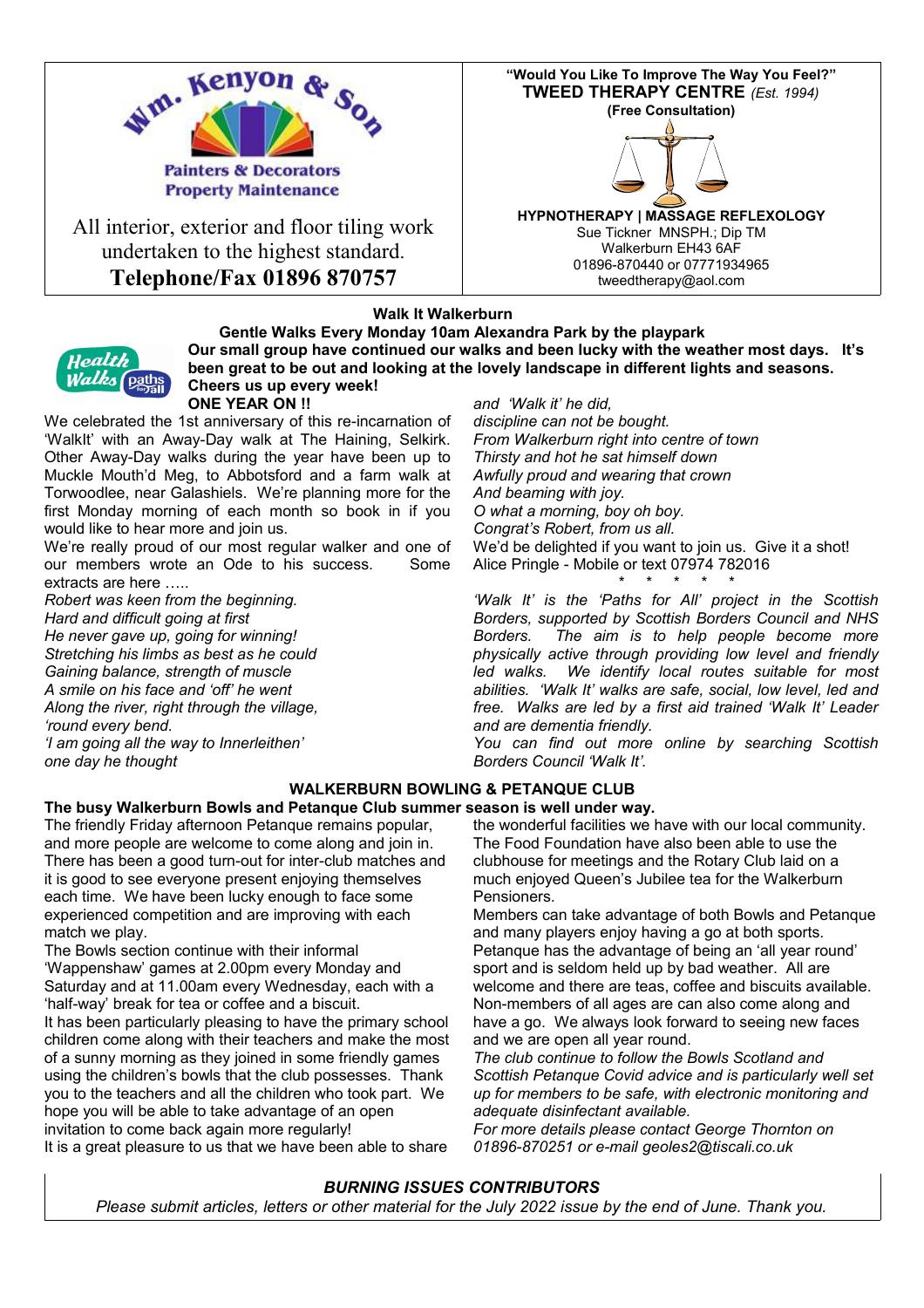### **Walkerburn Rugby Back in Business**

Following on from the successful Walkerburn Sevens the club is busy once again with practice nights and a new 'Tartan Touch Rugby' each Thursday evening between 7.00 and 8.15pm. All the hard work of the volunteers has paid off handsomely as the pitch is looked splendid. This is proving to be very successful and is open to all ages from 7 to 70! Children are particularly welcome. Do come along and give it a try!

## **'Food HUGS' Update**

#### **Who would have thought that after 2 years Food HUGS would still be going!**

Although Covid, thankfully, seems to be on the decline, the cost of living crisis and soaring energy prices has meant that 'Food HUGS' is needed now more than ever. So for everyone who has supported Food HUGS, and for those that might be new to the village, here's an update as to what Food HUGS have been up to:

September 2021 saw 'Food HUGS' transition to the 'Food HUGS' lunch club which meets on alternate Tuesdays in the hall from 12-3pm with a craft session by Red Button Arts after lunch. Everyone is welcome and the cost is £3 which goes towards the cost of hiring the hall. However, for this you will receive a freshly made main meal, drinks, crisps, fruit salad and of course cake, as well as goodies such as flowers collected from the supermarket. The 'Food HUGS' team put on a splendid Platinum Jubilee high tea with home-made sausage rolls, coronation chicken volau-vents and even the cheats version of the winning Platinum Jubilee pudding of white chocolate and citrus trifle.

The last 'Food HUGS' lunch before the team take a short summer break will be on **Tuesday 21st June** and everyone is welcome. But the 'Food HUGS' team won't be resting entirely as we will continue to make Healthy Uncomplicated Great Scran for the Sharing Shed and those that are not able to come to the shed.

As well as the lunch club 'Food HUGS' are doing their bit to reduce food waste and tackle climate change, by collecting and redistributing surplus food on a Monday evening from all the big supermarkets in Galashiels. This is sorted and put into the Sharing Shed the same evening and advertised on Facebook. 'Food HUGS' receive this food as it has a 'Use-by' Date or 'Best-Before' date of that day. It would be thrown out if we did not collect and redistribute it!

#### *It may be worth explaining the difference between' Use-By' and 'Best-Before' dates:*

'Use-By' dates are about food safety and food should not be consumed after the use by date. However, it is perfectly acceptable to freeze food on the day of its use-by date, to be defrosted and cooked at a later date (but food must be cooked and used on the same day it has been defrosted).

'Best-Before' dates are about food quality rather than food safety, so after the date has passed the food will be safe to eat, but its flavour, colour or texture might begin to deteriorate.

Food collected by 'Food HUGS' which has a 'Use-By' date of that evening is put into cool boxes in the shed and advertised on Facebook and must be collected that same evening. Food that has a 'Best-Before' date is put into the shed, but can be left in the shed and be consumed at a later date.

Some supermarkets are now removing 'Best-Before' dates from such items as fruit, vegetables, milk and yogurt, in order to cut down on the amount of food waste, so don't be surprised to find these items in the shed.

Food HUGS also stocks the Sharing Shed on a daily basis with food essentials from 'FareShare', for which Food HUGS pay a membership. There is a rumour that all the food put into the Shed would otherwise go into landfill. *This is NOT true.* All tins and packets put in the shed are a result of supermarkets donating surplus stock to 'FareShare' or individuals donating in store to 'FareShare' or Food banks.

All food put into the Shed is free of charge and available to all, so please think of everybody and share! Any donations are always gratefully received and go towards the running costs of the Shed and the freezers. However please remember Food HUGS are not responsible for any food that is left in the shed and it is a matter of personal responsibility and choice whether you take it or not.

With the 'Walk In' group finishing for the Summer, the Community Fridge/Freezer will no longer be accessible for people to help themselves to anything that Food HUGS have stocked it with. Therefore Food HUGS will fill a cool box from its freezers and place in the shed each week.

*So that everyone has access to this free food, the arrangement will be as follows:*

**Monday** Fresh food collected from the supermarkets stocked in the Shed

**Tuesday** Fresh and frozen food stocked in the Shed

**Wednesday** Frozen food from Food HUGS freezers stocked in the Shed

**Thursday** Frozen meals made by the Food HUGS team stocked in the Shed

**Friday** Fresh and frozen food stocked in the Shed

Please remember these are guidelines and may not happen consistently every week as all these tasks are done by volunteers who have holidays and families as well. It is also worth noting 'Food HUGS' get what they are given from the supermarkets and from 'FareShare' and have no choice in what is stocked in the shed.

As well as the Sharing Shed and lunch club, 'Food HUGS' have been involved with many food related projects in Walkerburn. We have provided ingredients to the nursery for their cookery lessons, we have supported the Festival with juice, crisps, burgers, tea, coffee and biscuits for their events, and Food HUGS provided the food for the successful impromptu Platinum Jubilee celebration BBQ at the HB club on  $5<sup>th</sup>$  June. It is hoped that in the future Food HUGS can support the school with providing cereals and fruit for a Breakfast Club, and by running a series of cookery sessions for the children in the summer with the theme of 'Fast food from Scratch', where we will prepare cook and taste test our versions of famous fast food!

If you or your group are planning a community event involving food please email me at *denise.hanks87@gmail.com* and 'Food HUGS' will do our best to help.

*All this work that Food HUGS is doing in Walkerburn would not be possible without the large team of volunteers who give up their time to cook, deliver, pack, sort, restock and clean, the many people who donate food and money to Food HUGS and the Public Hall who house the freezers and store all the FareShare items without which Food HUGS could not operate. So Thank you all.*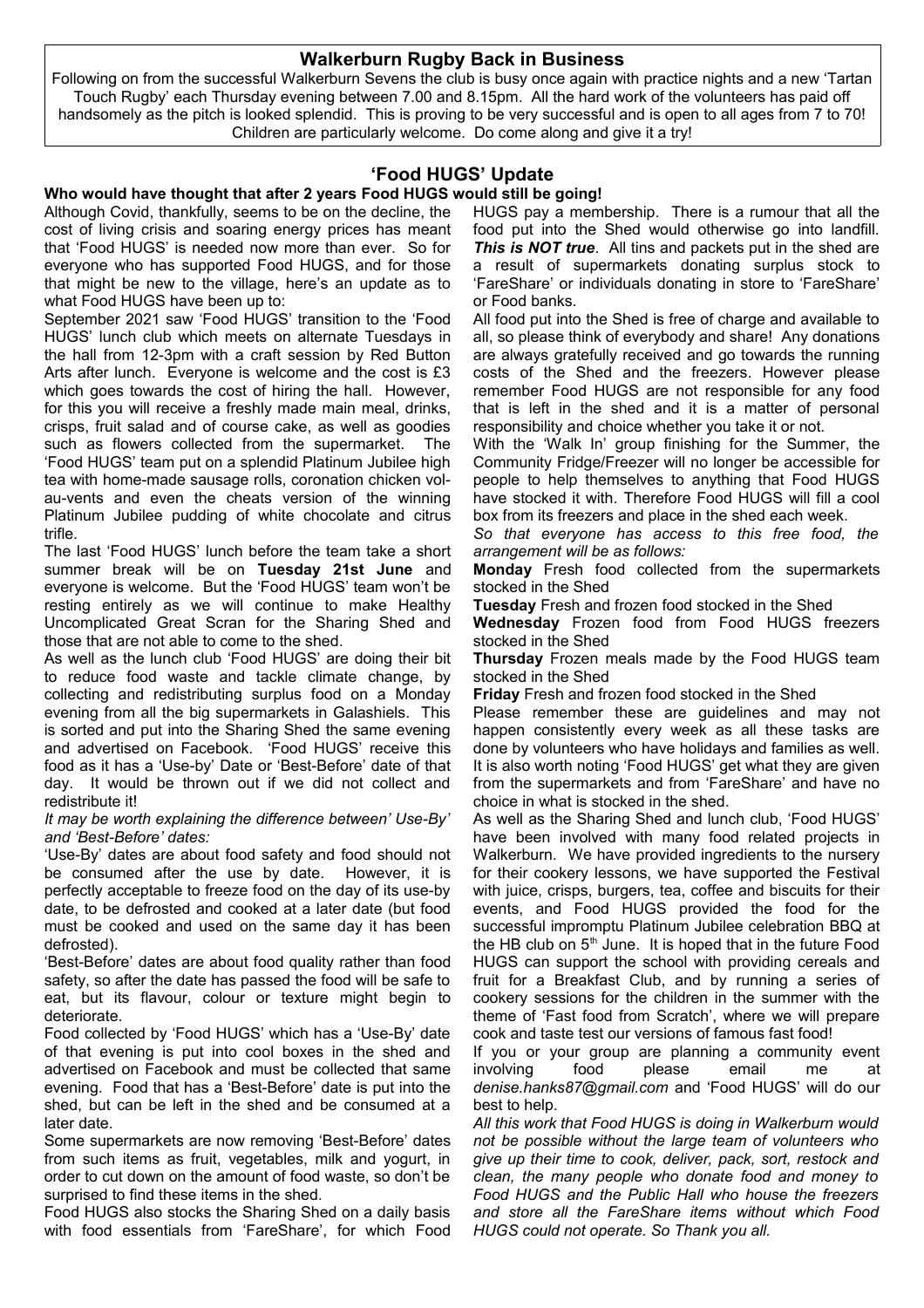# **MASSAGE THERAPIST /COUNSELLOR AND PSYCHOTHERAPIST. HOLISTIC THERAPY TRAINING**

**CONTACT MARY GILLHAM 07985 778618 or email:** *marymouse071@gmail.com* **8 Innerleithen High Street** *(WITHIN NUMBER SIX HAIR DESIGN) EH446HA*

# Home Help With Jodie

DO YOU NEED HELP WITH SHOPPING, DROPPING AND COLLECTING YOUR PRESCRIPTIONS, CLEANING, RESPITE CARE?

#### CALL US OR EMAIL US ON **0777680266 Jlouisethompson15389@gmail.com**



# **WALKERBURN & DISTRICT COMMUNITY COUNCIL** *Draft Minutes of Meeting held on Wednesday 18th May 2022*

Present: Mr. P Waller (Chairman), Mrs. Irene Ogilvie-Wilson, Mrs. L Thornton (Secretary), Mr. G Thornton (Treasurer and Minutes Secretary), Ms. M. Daykin, Mrs. S Horsburgh, Mr. M Wilcox (Co-opted).

Chairman welcomed all present, especially our Councillors - Robin Tatler, who was re-elected, and new Councillors Julie Pirone and Marshall Douglas. He mentioned how much the community council looked forward to working with them in the future.

**Apologies and Notices** *Apologies:* Mrs. M Maniam, Mrs. H. McIntyre, Mr. C. Kerr, Mrs. P. Purves.

**Police Business** Mr. Thornton gave a brief review of the Police Report showing detailed figures for the whole Scottish Borders Area for the period 28th March to 30th April 2022, with comments by Community Sergeant Stephen Granger.

*His report includes updated advice for motorists, cyclists and motor cyclists:* With the return of the warmer weather it is good to see more people out and about, including **cyclists and horse riders.** There comes with this the added responsibility on all road users to ensure they keep themselves and others as safe as possible.

i Drivers should **pass horses at no more than 10mph and at two meters distance**.

ii Drivers should give motorcyclists, cyclists and pedestrians who are walking in the road at least as much room as you would when overtaking a car.

iii Horse riders should keep to the left, abide by one way streets, never ride more than two abreast, and single file on narrow roads.

iv Cyclists and horse riders should be vigilant throughout their rides so they are aware of all approaching traffic. –

v Cyclists should inform horse riders if they are approaching from the rear by giving a clear greeting or 'bike' - horses are far less likely to be spooked by voice than by seeing presence suddenly next to them.

vi Cyclists should also slow right down and be prepared to stop when approaching horses from either direction.

All road users are entitled to use the roads safely and respect should be shown to all.

More information can be found at *https://www.highwaycodeuk.co.uk*

Killed or Seriously Injured: 23/04/22 a report was received of a road accident on the A72 between Innerleithen and Walkerburn involving a motor cycle and a car. Sadly the motor cyclist succumbed to his injuries and the driver of the car was arrested for driving offences and kept in custody to appear at court on 25/04/22.

*Anyone with information relating to any criminal activity can contact Police Scotland by dialling 101 or alternatively anonymously by calling CRIMESTOPPERS on 0800 555111.*

**April Minutes** Proposed: Mr. P Waller. Seconded: Mrs. Irene Ogilvie-Wilson

Amendments: Mr. C. Kerr (co-opted) and Mrs. P. Purves (Co-opted) to be added to list of members present.

**Matters Arising**

i. Secretary reported that she had made further enquiries regarding the complaint about lack of grass cutting on the east side of the steep section of Caberston Avenue. SBC stated that they are not responsible for this. There have been previous unsuccessful attempts to establish ownership of various areas of land in that vicinity. However, Mrs. Thornton was pleased to be able to report that an unknown person had kindly carried out the cutting and thanked him on behalf of the community.

ii. Secretary reported on the potential problem of timber removals from Elibank forest and has contacted Brian Young, Karen McGrath and Philippa Gilhooly at SBC to raise these concerns.

iii. Secretary reported that she is awaiting further information regarding the problem of lorries exiting Caberston farm and causing problems and damage when turning at the entrance of Glendinning's yard.

iv. Regarding the suggestion that a Life Belt should be installed at the bridge over the River Tweed, Ms. Daykin will clarify where this originated.

**Correspondence** *21 items of Correspondence had been circulated to members throughout the month.* Items to note at this meeting are:

i. Dog Posters have now been put up in places where there have been problems with dog messes.

ii. The application for the Community Grant for the 2022-2023 year will be completed and submitted to Clare Malster as soon as the A.G.M. is finished and members have signed a Code of Conduct agreement. Also, the accounts will be audited by Mr. Harrison, as in previous years.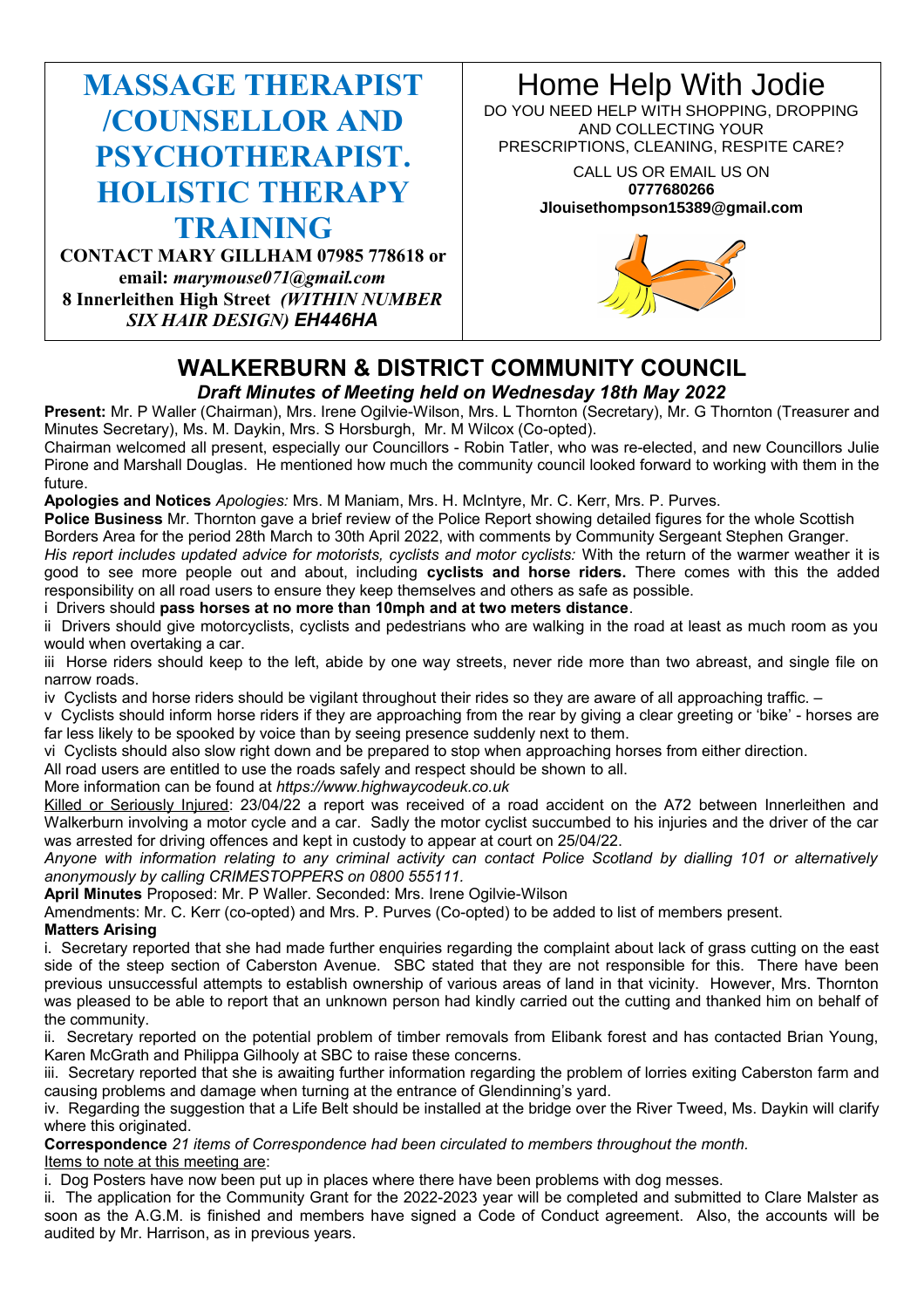iii. Mr. Thornton and Mr. Wilcox will take part in a discussion with consultants regarding plans to prepare for increased usage of Electric Vehicles in the Borders Region. In particular, it will look at where to install public charging points. It will be held on 24th May.

iv. Secretary reported that, as well as the agreed site at the entrance to the multi-use pathway, she has also contacted the HB Club and they are willing to allow a bike repair stand to be erected outside their premises. Members expressed thanks for allowing these two sites to be used.

**Planning** Mr. Thornton reported that there were two S.B.C. Planning notices since the last meeting:

1) Planning Application for five Glamping Pods in the field next to Windlestraw with access through the Windlestraw parking area. There will be some lighting but no details as yet known and there will be changes to the road access. The pods will have decks overlooking the valley.

*There are some potential issues/observations*:

i. The field is outside the village boundary and has no previous buildings. It is also highly visible from the south side of the river. There has to be a question over spread of buildings, albeit wooden pods, in such a highly visible slope in this narrow part of the valley. Planned lighting, outside the village boundary is also problematic.

ii. If the application were to be acceptable to planners, there should be a legally binding tie to the hotel to stipulate that there should be no chance of this development being sold separately from the hotel and then potentially expanding into the next field along.

iii. The entrance to Windlestraw is already dangerous, but we should defer to roads to look at the proposed changes.

iv. There appears to be a lack of understanding in the application about the published Market Research as it totally ignores the fact that there is probably now an over-abundance of holiday lets in the valley – many of which are now struggling to reach 60% occupancy. Most holiday lets are aimed at bikers, but some owners are suffering because the number of bikers is putting off walkers and older visitors.

It is correct to say that there are no glamping pods in this part of the valley. The nearest ones, at Glentress, are nice but basic.

It is apparent that SBC Planners regard this as important because Community Council has been asked for observations to be submitted by 25th May.

Rather than raise any objections at this stage, it was recommended that the Community Council should put in observations since these do not have to be tied to particular planning policies.

Members agreed that, before doing that, Mr. Thornton should put together a reply for them to consider and to then to forward the agreed observations to S.B.C. before the deadline

2) Application for a sun room/garage pavilion and landscaping to garden at Kirna House, Walkerburn.

Members agreed that there were no grounds for objecting to this application and will inform SBC Planning.

**2022 Elections** Secretary informed members that election proceedings were up to date and that four valid application forms had been received for the five vacancies. There will be no need for an election ballot to be held. She also read out a letter from the Returning Officer, Dr. Henderson, confirming this.

Secretary also mentioned that the community council will continue to co-opt residents with necessary skills if circumstances arose in the coming year where that might be necessary.

Chairman thanked Dr. Henderson for his help and advice.

**Scawd Law Update** Mr. Wilcox reported that he had continued to monitor the Scawd Law situation. There has been no further developments in the past month. He had heard that a meeting would be arranged for local liaison groups. However, details are not known at this stage.

**Ukrainian Refugees Update** Mrs. P. Purves submitted a short report on behalf of the Ukraine Sub Committee.

She mentioned that, although there was not much to add to previous reports, the SBC have been in touch with people who are offering accommodation and inspections have, we understand, started.

There have been no people wishing to come to Walkerburn. Various organisations are continuing to offer support to new arrivals and we are keeping in contact with them.

Councillor Tatler mentioned that Tweedholm Avenue residents had expressed interest in becoming involved where possible.

#### **Talk by Rosie Callaghan on being selected to attend the World Scout Jamboree in South Korea**

Chairman introduced an invited speaker**,** Rosie Callaghan, who lives in Walkerburn and is now a 5th year pupil at Peebles High School. Rosie is one of over three thousand young people who have been selected from the UK to join 50,000 young people taking part in the World Scout Jamboree in 2023.

Through an extensive application process, Rosie has been chosen, along with 26 other young people from South East Scotland, to become Unit 8. This unit has also invited 9 Scottish Guides and Rangers to join them. Unit 8 will join 89 other UK units from across the four home nations. This will be the culmination of 18 months' work for the young people and their volunteer leaders, who together are called the UK Contingent.

She spoke to members about her interests and the Scout Jamboree, describing it as an international skills, cultural and adventure festival happening in sensational and scenic South Korea.

The World Scout Jamboree offers young people the chance to learn new skills that they can use in other aspects of their life as well as campaign for change on key world issues that matter to them.

Her talk also focused on the need to raise funds to cover her costs to attend and how this also contributes to assist those living in countries where the cost would be too prohibitive to be part of such an amazing adventure.

She needs to raise £4000 before she goes.

In order to raise this money, Rosie has been sewing badges on uniforms for other Scout members. She will be volunteering at the Edinburgh Marathon and at the Vintage Car Rally at Thirlstane. She will be challenging herself to complete the virtual Kiltwalk in October, which will see her walking round Kielder Water. She is also planning on running a couple of village events such as a quiz night or coffee morning.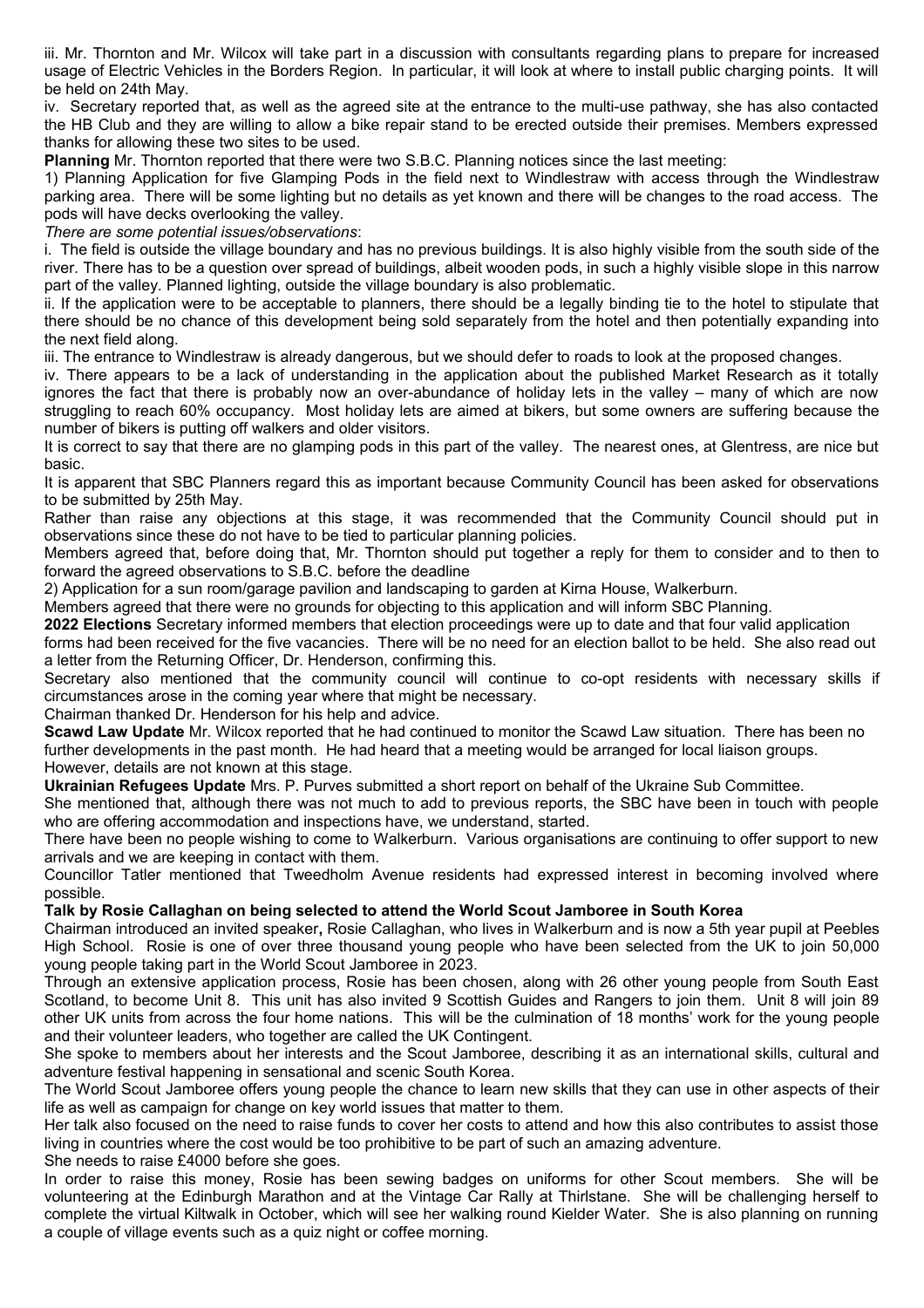Other fundraising opportunities will present themselves in the coming months but she appealed to anyone who can assist her journey by offering an opportunity to help at an event.

She concluded a most interesting talk by asking that anyone kind enough to donate to her fundraising in any way, to please get in touch through *cardronascoutgroup@gmail.com.* 

Afterwards, she was thanked for a very interesting talk and asked to update the Community Council with her progress. Members offered to help her if they can. Councillor Tatler will speak to Rotary Clubs regarding possible funding. Mr. Thornton also offered to donate scouting memorabilia.

#### **Reports by Members**

Mr. P Waller (Chairman): Mr. Waller mentioned three different issues:

i. The old benches in Alexandra Park are still needing painting. Can SBC arrange for this to be done in the near future? ii. Red barriers left in Alexandra Park have not been collected. They need to be removed soon.

iii. Arrangements have been made for Walkerburn Community to take part in the Tweed River clean-up on Sunday 29th May. Protective gloves etc. will be provided from the local resilience shed. However, there is very little problem with small items of litter but there is a problem with a large tree being lodged against supports underneath the Tweed River bridge. It is too big for local volunteers to remove. Can SBC deal with this urgently?

Mrs. Irene Ogilvie-Wilson: Mrs. Ogilvie-Wilson raised four issues:

i. She pointed out that she did not think that the 'Dog Fouling' posters put up in various parts of the village were effective. People in the village did not feel that the Council was doing nearly enough to combat dog fouling and general bad behaviour by some dogs.

Members acknowledged that there was never enough action being taken. Unfortunately, the Council and the police did not have the resources to take more effective measures. However, it was hoped that people would report specific instances of bad behaviour to the Council as this could go some way to helping reduce the nuisance.

ii. She mentioned that she had received a complaint about problems with vermin, largely caused by garbage left unattended and not properly protected, and wondered what was the best way for dealing with it.

However, as it is on private property, this is a matter for the affected parties to deal with. In the first instance, the landlord should be asked to deal with the problem if the effected property is not owned by a resident. SBC have an effective Pest Control unit that can give advice about dealing with these issues.

iii. Next, she said that people had complained to her about the horse transport van which seems to be parked permanently in Galashiels Road and is an obstruction to traffic and darkens the windows of adjacent properties. Both Mr Waller and Mr Thornton said the van is not there permanently, having seen it being driven. Councillor` Tatler pointed out that if the van is taxed and insured the owner is legally able to park it on the road.

iv. She also asked if there has been any update on the proposed pump-track to be sited in Walkerburn.

Secretary pointed out that this was something that the Development Trust was pursuing and there has been no news of any outcome.

Mr. G Thornton (Treasurer and Minutes Secretary): Mr. Thornton reported on five issues:

i. He gave a short report about a meeting held in Innerleithen Public Hall on 16th May concerning the proposed Innerleithen Bike Hub.

A good turnout, mainly of people from the local area, listened to a presentation chaired by Ed Shoote, who has previously address WDCC concerning Mountain Biking and about plans for renovation and development of the disused Caerlee Mill buildings.

The Caerlee scheme has been developed in partnership with South of Scotland Enterprise, S.B.C. and Napier University. Other interested parties include NHS Borders, and Scottish Ambulance Service. It is at an advanced stage of preparation for a planning submission

Different speakers used a slide presentation to show what progress has been made to turn the three remaining buildings into a state-of–the–art Bike Innovation Centre and Bike Hub that into that would make it a major attraction for potential businesses and for research. As such, the scheme has the potential to be a real benefit to all of the local area.

However, concerns were raised that existing problems with anti-social behaviour by mountain bikers, bad parking in many parts of Innerleithen, lack of camping and toilet facilities and riders cycling on pavements must be addressed first as this was likely to exacerbate existing problems if they were not part of the plan.

Local residents were concerned that this project, however laudable, could create more problems for the community.

A planning application is due to be submitted to SBC by the end of this month.

**ii.** SBC have informed community councils that applications for Annual Grants should be submitted as soon as possible. He confirmed that the Community Council annual accounts will be submitted after the AGM, together with various forms which are required. These include an Equality Statement and the Community Council Code of Conduct. The Accounts will be audited independently as usual.

iii. The Rugby Club '7's' had been very successful and Mr. Thornton proposed that members should give the committee and helpers a vote of thanks for all their hard work. It brought much credit to the village. Members all agreed.

iv. He had passed on a complaint about a dangerous pavement at the junction of Hall Street and Tweedholm Avenue. This had been dealt with promptly by SBC and he wanted to thank the resident for reporting it and the council workmen for doing a good job.

v. He was pleased to note that Police Scotland were due to get extra Police recruits and wondered when and how many this might be for the Borders Region?

Councillor Pirone agreed to follow up this query and will also be pressing for more Police resources for the area.

Mrs. S Horsburgh**:** Mrs. Horsburgh mentioned the recent fatal accident on the A72 at the Pirn and had observed the resultant traffic difficulties when vehicle were re-routed along the back road. This random action had caused considerable congestion problems as the back road is simply not adequate for a lot of traffic. Did the Police not have any contingency plans for these incidences? This was by no means an isolated incident, albeit an infrequent one. She asked why a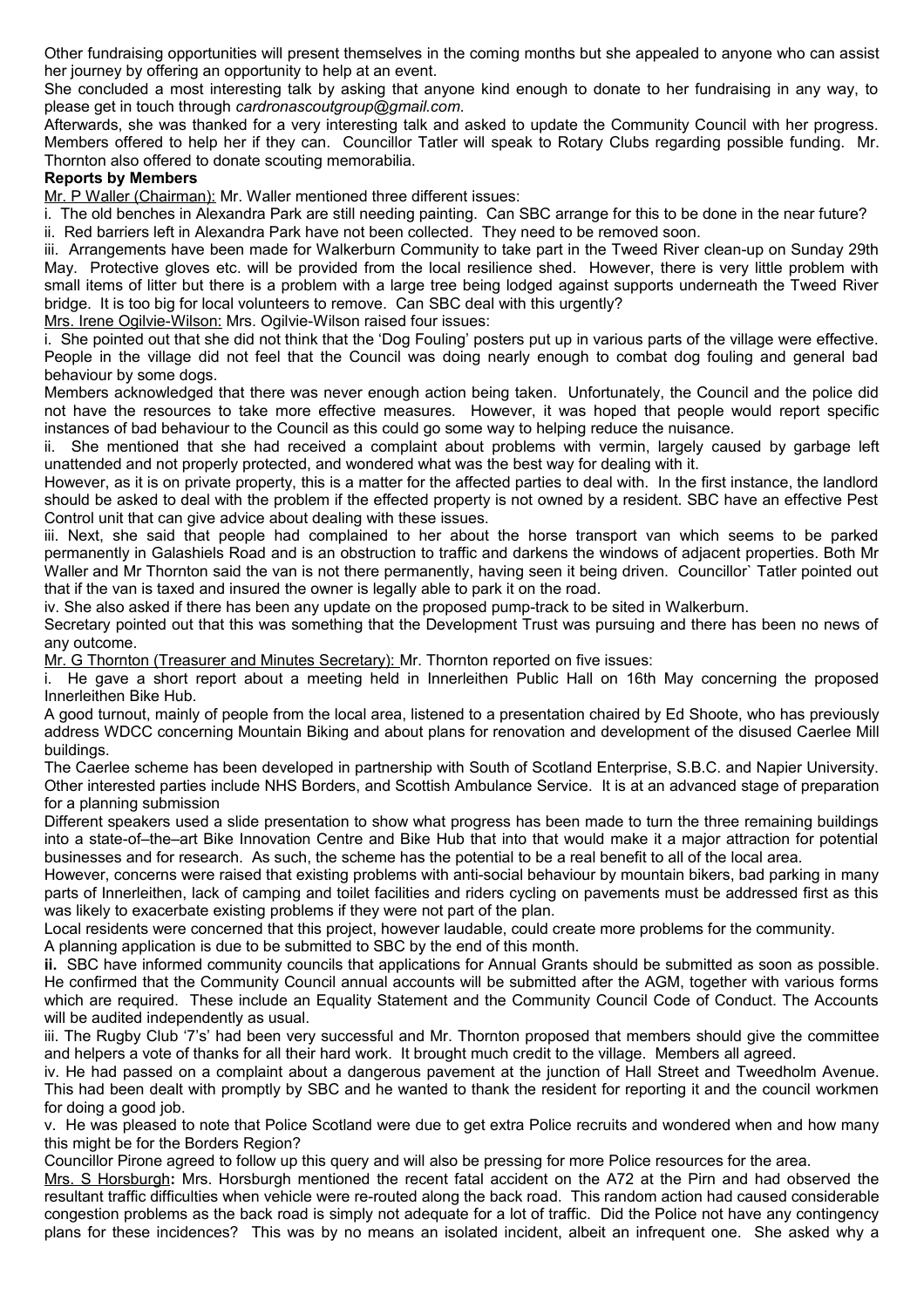convoy system could not be automatically put in place when the A72 was blocked? Mrs. Ogilvie-Wilson was in one of the vehicles held up near the scene of the accident and agreed that it was badly handled. Members agreed that the Community Council should write to Sergeant Granger to get his views on this matter.

Ms. M Daykin: Ms. Daykin raised two issues:

i. She asked whether some traffic calming measures could be introduced along Peebles Road, eastwards from the High Cottages. There are considerable traffic speeding problems along this straight stretch of road. This is a danger to pedestrians and vehicles.

Mrs. Thornton reported that she had been made aware of this complaint and has already written to Sergeant Granger.

ii. As the amount of work done by the Community Council seems to increase each year, she wondered whether it would help to set out the monthly minutes in a more concise style. Perhaps they could be set out with bullet points to make them easier to read?

Minutes Secretary agreed, but pointed out that it was important to have a full record of each meeting. These minutes were also retained by SBC and published on the village website and in 'Burning Issues'. However, he welcomed this suggestion and thought that an abridged form that made reference to where a full version could be seen could easily be done. He will discuss this with Ms. Daykin and then ask members if they have any further recommendations.

#### **Reports by SBC Councillor(s)**

#### Councillor Tatler:

Councillor Tatler mentioned how pleased he was to be re-elected and thanked members for their kind words.

i. Regarding the issue raised by Ms. Daykin, he has had a meeting at WGS garage in Peebles Road to follow up complaints about traffic issues. He also will be having a site meeting with Chief Inspector Fisher.

ii. He reminded members that there is an on-line meeting on 24th May with Callum Henderson, Infrastructure Project Manager, Turner & Townsend Consultants, who have been appointed by SBC to carry out studies relating to Electric Vehicle infrastructure in the Borders Region.

Mr. Thornton and Mr. Wilcox will participate and report back to the Community Council.

Councillor Pirone:

Councillor Pirone also mentioned how pleased she was to be elected and thanked members for their welcome. She looks forward to working closely with the Walkerburn community.

#### Councillor Douglas:

Councillor Douglas thanked members for their welcome. As a recent member of neighbouring Innerleithen Community Council, he is very familiar with Walkerburn and many of the issues that both communities share. He is looking forward to serving all the local communities.

#### **Any Other Business**

i. The on-going problem of cars parking too close to the corner of Caberston Road and the A72 was again mentioned. Members pointed out that, although there had been an improvement, cars were still causing problems for large vehicles turning into and out of Caberston Road.

Police are aware of this problem, but will be asked to remain aware of it.

ii. Secretary has spoken with Development Trust and Hall Committee regarding a Jubilee commemoration and will report back. The original funding has been taken up, but there is a possibility of raising money from other sources.

iii. Secretary will update contact details of members and new councillors in time for making them available to the community when the A.G.M. concludes.

#### **Chairman's Closing Remarks**

Mr. Waller thanked everyone for their contributions to the meeting and again thanked all three Councillors for attending. **Date of Next Meeting – Wednesday 15th June 2022**

#### *AGM will be held at the earlier time of 6.30pm. To be chaired by Councillor Tatler), followed by the normal June Meeting at 7.00pm*

*Please note that a full version of the Minutes can be read on the Walkerburn website and on the noticeboards outside the village hall in Galashiels Road.* 

*Members of Public are welcome to attend and to raise matters of local interest and concern*

## **WHAT'S ON IN THE HALL: June-July**

| Mondays   | 'Walk In' Coffee Morning (last one 20th June before break for summer).    | 9.30 – 11.30am      |
|-----------|---------------------------------------------------------------------------|---------------------|
|           | Mindful Yoga                                                              | $7.00 - 8.45$ pm l  |
| Tuesdays  | FoodHUGS Lunch Club (last one 21st June before break for summer)          | 12.30 <sub>pm</sub> |
| Thursdays | Table Tennis (every week, except Summer Festival Party 30th June 7pm-9pm) | $6.00 - 9.00$ pm    |
| Sundays   | <b>Table Tennis</b>                                                       | $6.00 - 9.00$ pm    |
|           | Festival Church Service 26th June                                         | 10.30am             |

*Anyone interested in booking the hall, please contact walkerburnpublichall@gmail.com*



# **Borders Boilers**

**Gas & Oil Heating Engineers Installation, Service & Repair David: 01896 870735 or 07904119264**